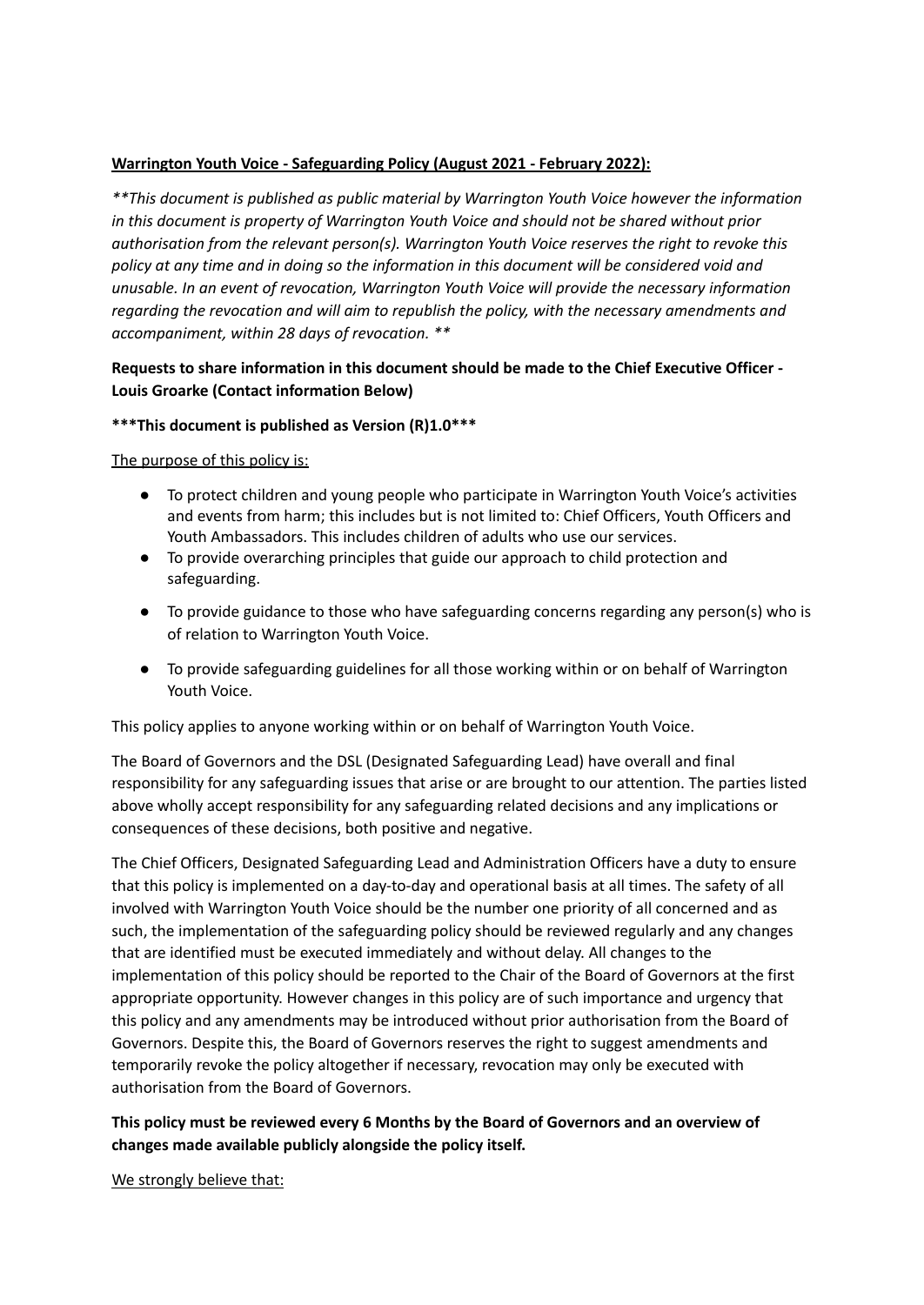- Children and young people should never experience abuse of any kind.
- We have a responsibility to promote the welfare of all children and young people, to keep them safe and to carry out our operations in a way that protects them from harm in any way possible.
- We have a duty to make young people aware of services that can help keep them safe and how to contact them.

# We recognise that:

- The welfare of children is paramount in all the work we do and in all the decisions we take and should be an important factor in any decisions made.
- All children, regardless of age, disability, sex, gender identiy, gender reassignment, race, religion or belief or sexual orientation have an equal right to protection from all types of harm or abuse.
- Some children are additionally vulnerable because of the impact of previous experiences, their level of dependency, communication needs or other issues.
- Working in partnership with children, young people, their parents, carers and other agencies is essential in promoting young people's welfare.

## We will seek to keep children and young people safe by:

- Valuing, listening to and respecting them.
- Adopting child protection and safeguarding guidelines through our procedures and our code of conduct where possible.
- Recruiting volunteers safely, ensuring all necessary checks are made (DBS/CRB).
- Recording, storing and using information professionally and securely, in line with data protection legislation (GDPR Laws) and guidance.
- Using our safeguarding policies to share concerns and relevant information with agencies who need to know and involving those people appropriately.
- Creating and maintaining an anti-bullying environment and emphasizing that bullying will not be tolerated and is punishable via the Code of Conduct.
- Applying health and safety measures in accordance with the law and regulatory guidance.
- Ensuring that adults aren't alone in a room with minors at any time or for any reason.
- Risk assessing any Cabinet activities.

# Procedures:

- If any safeguarding or child protection issues are found or suspected, the person who finds or suspects the issue must go directly to the Designated Safeguarding lead immediately and must inform the Chief Officers that they have spoken to the board about a safeguarding issue (without revealing any details of the case).
- All volunteers at Warrington Youth Voice and its user groups must ensure that they know the child protection procedures that are in force and who is responsible for child protection issues (as mentioned previously).
- **Under no circumstances should you speak to or confront the abuser. Do not share suspicions or information with any other person other than the Board of Governors, MASH (Multi Agency Safeguarding Hub) and the Police. Information given to MASH or the Police will be taken seriously, handled sensitively and shared only on a 'need to know' basis, wholly to protect the child. However, in order to ensure that children are safeguarded based on proper evidence, the source of the referral cannot be kept anonymous.**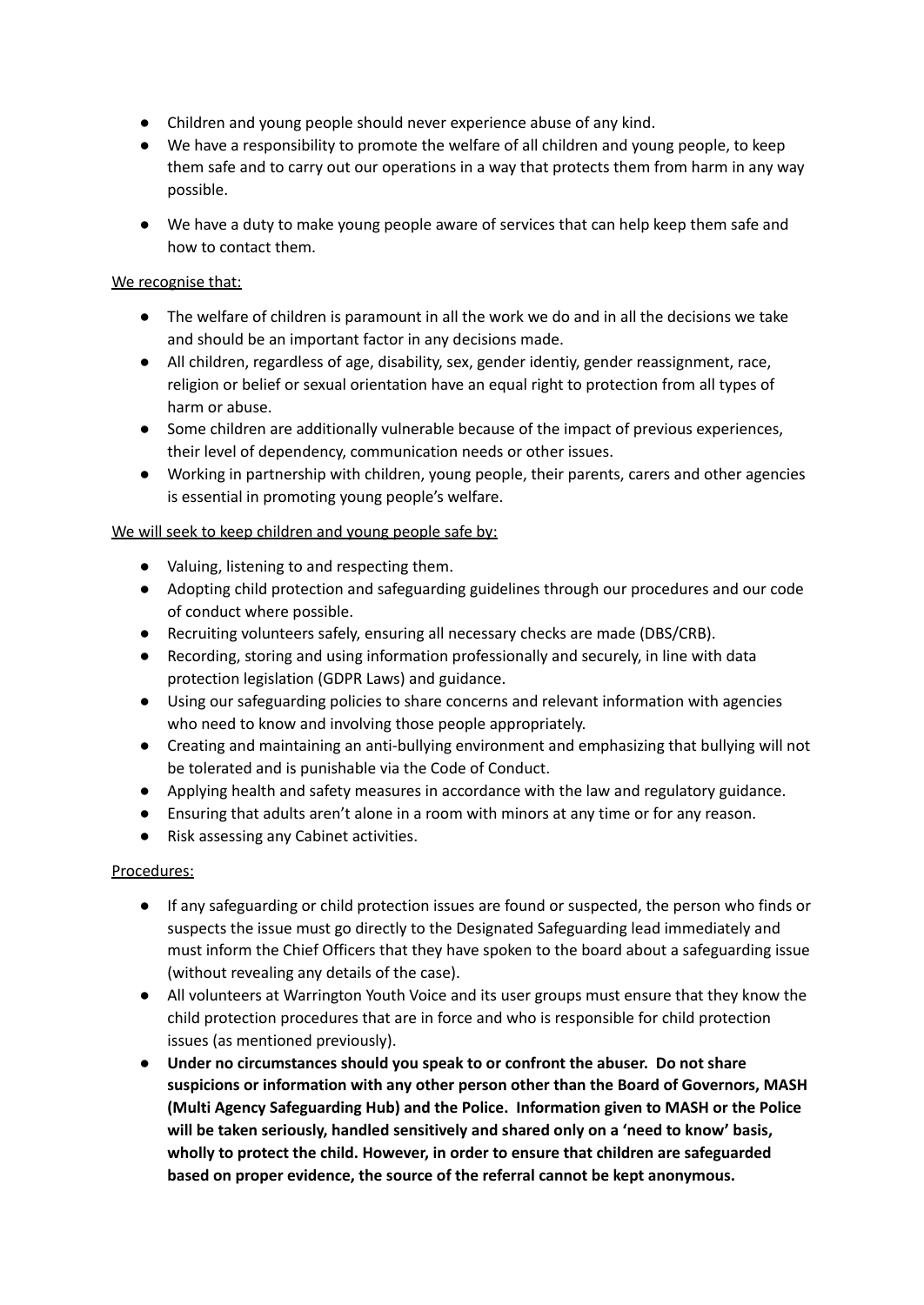Anybody who is a part of or associated with Warrington Youth Voice has a responsibility to ensure that this policy is followed at all times and in the event of a safeguarding issue arising or being suspected must follow procedure immediately and inform the Board of Governors without delay. Failure to do this is breach of our code of conduct and is punishable in line within guidelines outlined in said policy.

Any volunteers who do not already have a DBS/CRB certificate will be expected to fund said checks themselves and Warrington Youth Voice will not make any financial contribution to these checks. As of 8th August 2021, the fee for a 'basic check' is £23. You can apply for a Declaration and Barring Service (DBS) Basic Check at: [https://www.gov.uk/request-copy-criminal-record.](https://www.gov.uk/request-copy-criminal-record)

## **How to report a safeguarding incident:**

The Designated Safeguarding Lead can be contacted by emailing: [governors.wyv@gmail.com](mailto:governors.wyv@gmail.com)

You can also report issues on our website at: [warringtonyouthvoice.org](https://www.warringtonyouthvoice.org/)

Points of Contact for services:

The MASH can be contacted for safeguarding advice, guidance and support on:

Tel: 01925 443400/ 442468; Out of Hours: 01925 444400.

The Cheshire Police non-emergency helpline can be accessed by dialing 101.

### **In an emergency always dial 999!**

### Issues and Queries:

If there is any issue or query relating to any aspect of this policy please contact:

### **For Internal Personnel:**

The Chief Officers or Administration Team via email

You will receive an email reiterating the information brought to our attention and acknowledging that we are working to look into said information. We will provide further information within 28 days of acknowledgement.

### **For External Personnel:**

Email us straight away at [corporate@warringtonyouthvoice.org](mailto:corporate@warringtonyouthvoice.org). After receiving your email our team will acknowledge your email within 5 working days and endeavour to provide any further information necessary within 28 working days of Warrington Youth Voice acknowledging your email.